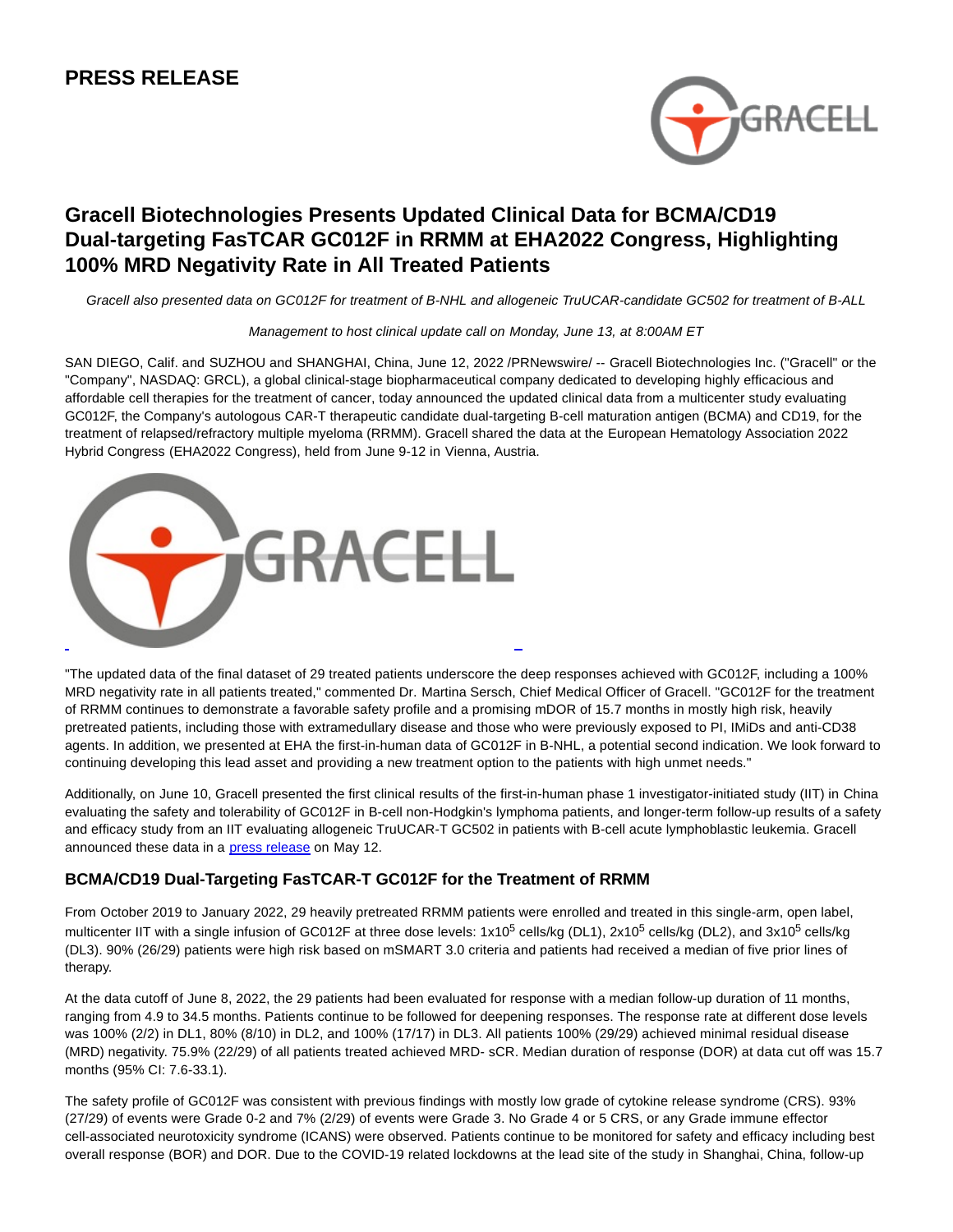assessment visits of certain patients were delayed and Gracell is looking forward to providing further updates in future publications for DOR, ORR, and BOR in all treated patients.

In November 2021, GC012F was granted Orphan Drug Designation for the treatment of multiple myeloma by the U.S. Food and Drug Administration.

Details of the presentation are as follows:

- **Abstract title:** Updated results of a multicenter first-in-human study of BCMA/CD19 dual-targeting FasTCAR-T GC012F for patients with relapsed/refractory multiple myeloma (RRMM)
- **Session title:** Relapsed/refractory myeloma: BCMA-directed therapies
- **Presentation time:** Sunday, June 12 from 11:30 AM 12:45 PM CEST
- **Presentation location:** Hall A2-A3

For more information about the EHA2022 Hybrid Congress, visit [www.ehaweb.org.](http://www.ehaweb.org/)

## **Clinical update conference call and webcast details**

Monday, June 13, 2022 @ 8:00AM ET Investor domestic dial-in: (833) 693-0545 Investor international dial-in: +1(661) 407-1586 Conference ID: 1820109 Live webcast link[: https://ir.gracellbio.com/news-events/events-and-presentations](https://ir.gracellbio.com/news-events/events-and-presentations) A replay of the webcast will be available on [ir.gracellbio.com s](https://www.globenewswire.com/Tracker?data=n0WvhlUNv5aEFUbhzjL43PUgiXNtqleAHCjg8keJA8aFSecLWyNhTtWwHJAuMBBxheB5XBNOL3Dw8saODmp7Acmbl_hlU0uHI1SbjabKZnM=)hortly after the conclusion of the event for 90 days.

## **About GC012F**

GC012F is a FasTCAR-enabled dual-targeting CAR-T product candidate that is currently being evaluated in IIT studies in China for the treatment of multiple myeloma and B-cell non-Hodgkin's lymphoma. GC012F simultaneously targets CD19 and BCMA to drive fast, deep and durable responses, which can potentially improve efficacy and reduce relapse in multiple myeloma and B-NHL patients.

# **About FasTCAR**

CAR-T cells manufactured on Gracell's proprietary FasTCAR platform appear younger, less exhausted and show enhanced proliferation, persistence, bone marrow migration and tumor cell clearance activities as demonstrated in preclinical studies. With next-day manufacturing, FasTCAR is able to significantly improve cell production efficiency which may result in meaningful cost savings, and, together with fast release time, enables enhanced accessibility of cell therapies for cancer patients.

## **About Gracell**

Gracell Biotechnologies Inc. ("Gracell") is a global clinical-stage biopharmaceutical company dedicated to discovering and developing breakthrough cell therapies. Leveraging its pioneering FasTCAR and TruUCAR technology platforms and SMART CARTM technology module, Gracell is developing a rich clinical-stage pipeline of multiple autologous and allogeneic product candidates with the potential to overcome major industry challenges that persist with conventional CAR-T therapies, including lengthy manufacturing time, suboptimal cell quality, high therapy cost and lack of effective CAR-T therapies for solid tumors. For more information on Gracell, please visit [www.gracellbio.com.](http://www.gracellbio.com/) Follow @GracellBio on [LinkedIn.](https://www.linkedin.com/company/gracellbio)

## **Cautionary Noted Regarding Forward-Looking Statements**

Statements in this press release about future expectations, plans and prospects, as well as any other statements regarding matters that are not historical facts, may constitute "forward-looking statements" within the meaning of The Private Securities Litigation Reform Act of 1995. These statements include, but are not limited to, statements relating to the expected trading commencement and closing date of the offering. The words "anticipate," "believe," "continue," "could," "estimate," "expect," "intend," "may," "plan," "potential," "predict," "project," "should," "target," "will," "would" and similar expressions are intended to identify forward-looking statements, although not all forward-looking statements contain these identifying words. Actual results may differ materially from those indicated by such forwardlooking statements as a result of various important factors, including factors discussed in the section entitled "Risk Factors" in Gracell's most recent annual report on Form 20-F as well as discussions of potential risks, uncertainties, and other important factors in Gracell's subsequent filings with the Securities and Exchange Commission. Any forward-looking statements contained in this press release speak only as of the date hereof, and Gracell specifically disclaims any obligation to update any forward-looking statement, whether as a result of new information, future events or otherwise. Readers should not rely upon the information on this page as current or accurate after its publication date.

#### **Media contacts**